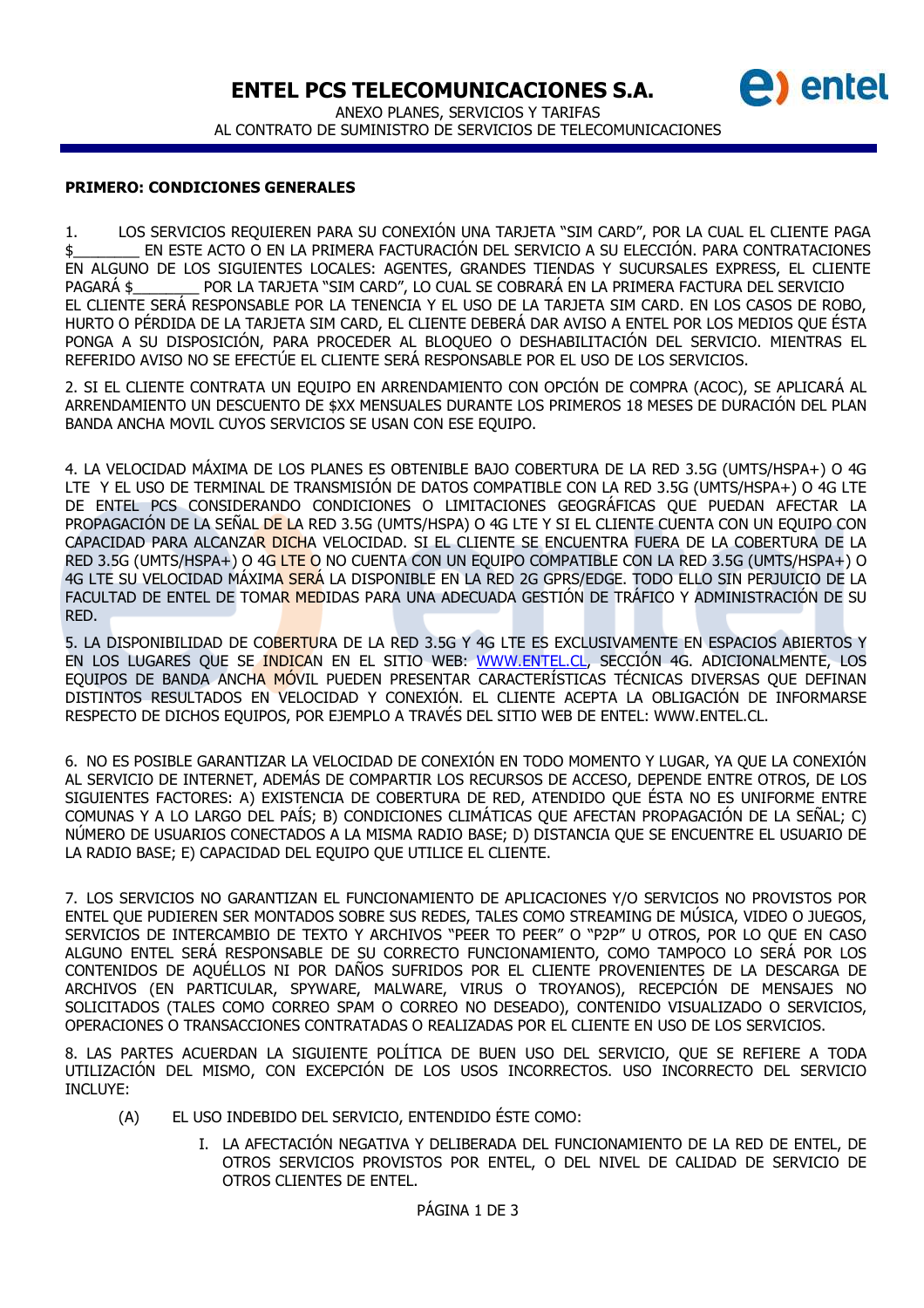## **ENTEL PCS TELECOMUNICACIONES S.A.**



ANEXO PLANES, SERVICIOS Y TARIFAS AL CONTRATO DE SUMINISTRO DE SERVICIOS DE TELECOMUNICACIONES

- II. LA INSTALACIÓN DE AMPLIFICADORES, REPETIDORES U OTROS DISPOSITIVOS QUE, SEAN ILEGALES O DAÑEN O PERJUDIQUEN LA SEGURIDAD DE LA RED O LA CALIDAD DEL SERVICIO PRESTADO A TERCEROS.
- (B) EL USO DEL SERVICIO CON INFRACCIÓN A DISPOSICIONES LEGALES O DERECHOS DE TERCEROS.

9. LA TASACIÓN DEL TRÁFICO DE DATOS SERÁ EN KILOBYTES.

## **TERCERO: VALOR ADICIONAL ZONAS EXTREMAS**

EL VALOR ADICIONAL ZONAS EXTREMAS ES APLICABLE AL TRÁFICO DE DATOS GENERADO EN LAS REGIONES XI Y XII, Y EN ISLA DE PASCUA Y CONSISTE EN QUE POR CADA DÍA O FRACCIÓN INFERIOR A 24 HORAS DENTRO DE UN DÍA EN QUE EL CLIENTE SE CONECTE A BANDA ANCHA MÓVIL SE APLICARÁ UN RECARGO DE \$XX, INDEPENDIENTE DE LA CANTIDAD DE CONEXIONES, SU DURACIÓN Y DE LOS KILOBYTES QUE TRAFIQUE O NAVEGUE EN LA RED DE ENTELPCS DURANTE ESE DÍA O FRACCIÓN. PARA EL CÁLCULO DE UN DÍA SE CONSIDERARÁN SUS HORAS DESDE LAS 00:00:00 HORAS HASTA LAS 23:59:59 HORAS DE UN MISMO DÍA CALENDARIO. LOS CUATRO PRIMEROS DÍAS DE CONEXIÓN EN UN MES CALENDARIO NO TENDRÁN ESTE RECARGO

#### **CUARTO: PRECIO.**

SE COBRARÁ POR SERVICIOS DE CONFORMIDAD A LOS VALORES INDICADOS EN ESTE ANEXO.

EL CLIENTE PODRÁ HABILITAR EL USO DE ROAMING INTERNACIONAL DE DATOS EN EL PORTAL CAUTIVO DE ROAMING, QUE SE DESPLEGARÁ EN LA PANTALLA DEL EQUIPO CUANDO EL CLIENTE INTENTE HACER USO DEL SERVICIO FUERA DE CHILE. EN EL SITIO: WWW.ENTEL.CL/ROAMING-BAM, EL CLIENTE PUEDE ACCEDER A LA INFORMACIÓN DE ROAMING INTERNACIONAL DE DATOS.

#### **QUINTO: VALORES TOTALES.**

SALVO MENCIÓN EXPRESA EN CONTRARIO, TODOS LOS VALORES INDICADOS EN ESTE ANEXO INCLUYEN IVA.

## **SEXTO: ATENCIÓN COMERCIAL.**

PARA INFORMACIÓN COMERCIAL EL CLIENTE PUEDE VISITAR EL SITIO WEB WWW.ENTEL.CL. O LLAMAR AL 103 DESDE UN MOVIL DE ENTEL O DESDE RED FIJA AL 600 3600 103. PARA INFORMACIÓN SOBRE ATENCION TECNICA PUEDE LLAMAR DESDE UN NÚMERO MOVIL DE ENTEL AL 104 Y PARA RECLAMOS AL 105 DESDE UN NÚMERO MOVIL DE ENTEL O AL 600 3700 105 DESDE RED FIJA, O EN EL SITIO WEB WWW.ENTEL.CL.

## **SÉPTIMO: SERVICIOS DE VALOR AGREGADO SOBRE PLANES BANDA ANCHA MÓVIL**

#### **SERVICIO ANTIVIRUS MCAFEE**

| Plan                    | Cargo Fijo |
|-------------------------|------------|
| Plan Seguridad ESENCIAL | \$1.500    |
| Plan Seguridad PLUS     | \$1.900    |
| Plan CONTROL PARENTAL   | \$2.300    |

## **DETALLE DE CONTRATATACIÓN DEL SERVICIO ANTIVIRUS POR MÓVIL**

| MOVIL QUE CONTRATA SERVICIO: | SERVICIO CONTRATADO: |
|------------------------------|----------------------|
| MOVIL QUE CONTRATA SERVICIO: | SERVICIO CONTRATADO: |
| MOVIL QUE CONTRATA SERVICIO: | SERVICIO CONTRATADO: |
| MOVIL QUE CONTRATA SERVICIO: | SERVICIO CONTRATADO: |